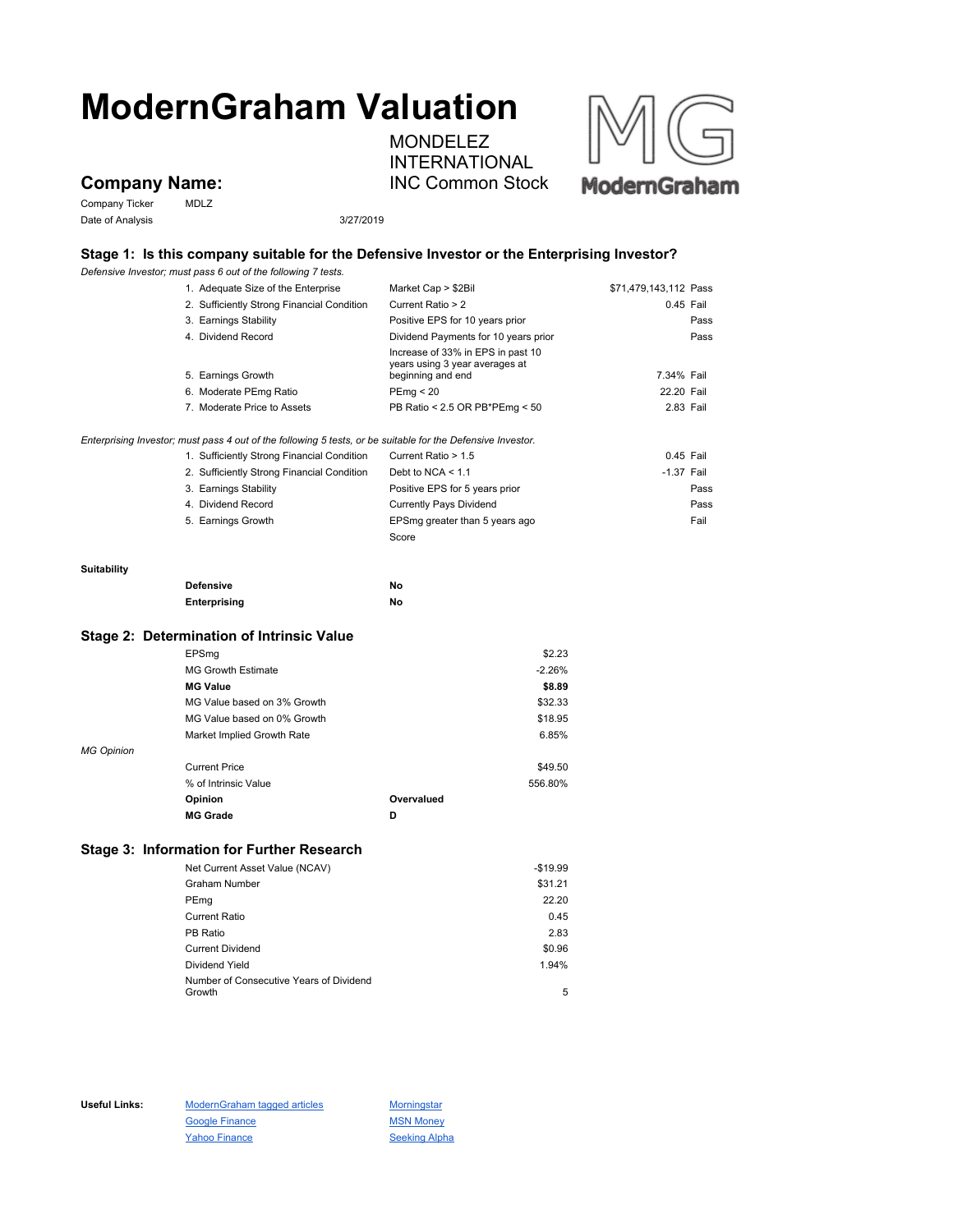#### GuruFocus SEC Filings

| <b>EPS History</b> |        | <b>EPSmg History</b>                 |                  |
|--------------------|--------|--------------------------------------|------------------|
| Next Fiscal Year   |        |                                      |                  |
| Estimate           |        | \$2.45 Next Fiscal Year Estimate     | \$2.23           |
| Dec2018            | \$2.28 | Dec2018                              | \$2.14           |
| Dec2017            | \$1.85 | Dec2017                              | \$2.10           |
| Dec2016            | \$1.04 | Dec2016                              | \$2.19           |
| Dec2015            | \$4.44 | Dec2015                              | \$2.62           |
| Dec2014            | \$1.28 | Dec2014                              | \$1.78           |
| Dec2013            | \$2.19 | Dec2013                              | \$2.05           |
| Dec2012            | \$1.73 | Dec2012                              | \$1.99           |
| Dec2011            | \$2.01 | Dec2011                              | \$2.07           |
| Dec2010            | \$2.39 | Dec2010                              | \$2.06           |
| Dec2009            | \$2.03 | Dec2009                              | \$1.86           |
| Dec2008            | \$1.90 | Dec2008                              | \$1.75           |
| Dec2007            | \$1.62 | Dec2007                              | \$1.68           |
| Dec2006            | \$1.85 | Dec2006                              | \$1.74           |
| Dec2005            | \$1.55 | Dec2005                              | \$1.67           |
| Dec2004            | \$1.55 | Dec2004                              | \$1.69           |
| Dec2003            | \$2.01 | Dec2003                              | \$1.69           |
| Dec2002            |        | \$1.96 Balance Sheet Information     | 12/1/2018        |
| Dec2001            |        | \$1.17 Total Current Assets          | \$7,604,000,000  |
| Dec2000            |        | \$1.38 Total Current Liabilities     | \$16,737,000,000 |
| Dec1999            |        | \$1.20 Long-Term Debt                | \$12,532,000,000 |
|                    |        | <b>Total Assets</b>                  | \$62,729,000,000 |
|                    |        | Intangible Assets                    | \$38,727,000,000 |
|                    |        | <b>Total Liabilities</b>             | \$37,016,000,000 |
|                    |        | Shares Outstanding (Diluted Average) | 1,471,000,000    |